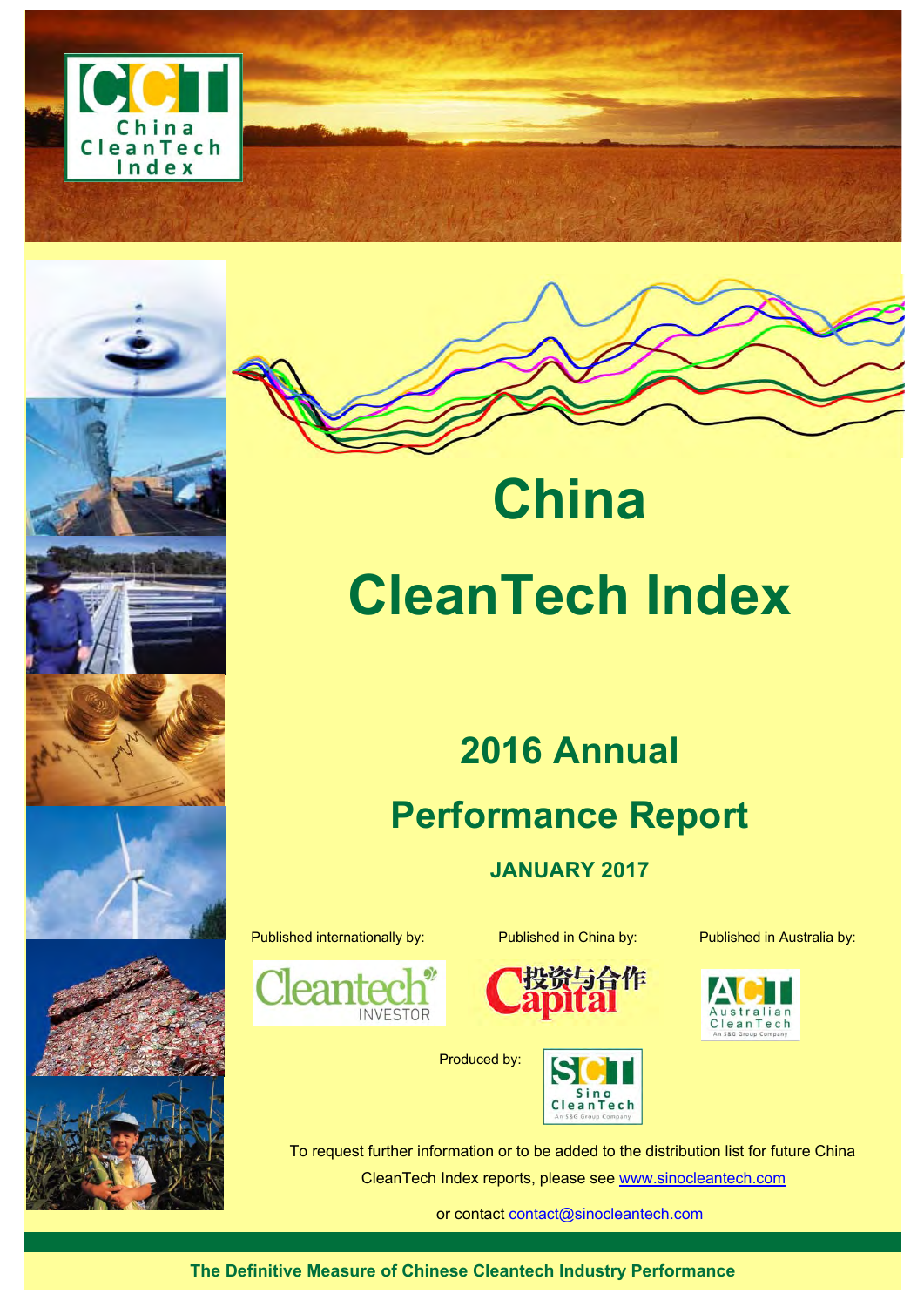

# **Table of Contents**

| 1. China CleanTech Index Overview    |    |
|--------------------------------------|----|
| 2. China CleanTech Index Performance | 5  |
| 3. Component Sub-indices             | 9  |
| 4. Index Component Companies         | 11 |
| 5. Index Profile                     | 12 |



#### **Disclaimer**

Whilst Australian CleanTech Pty Ltd provides this report with the skill, diligence and care normally exercised by qualified persons in the performance of comparable work, Australian CleanTech is not be liable to and does not indemnify any party that may rely on the content of the report, against any action, suit, claim, demand, loss, cost or expense whatsoever arising out of or referable to this document. By accepting this report, the reader, their organisations and any associated bodies corporate release Australian CleanTech from liability of any kind whatsoever arising out of or referable to this report.

In addition, nothing herein is intended to be nor should be construed as investment advice. Australian CleanTech does not recommend that any financial product should be bought, sold or held by you, and nothing in this document should be construed as an offer, nor the solicitation of an offer, to buy or sell securities by Australian CleanTech. You should not make any investment decision without consulting a fully qualified financial adviser.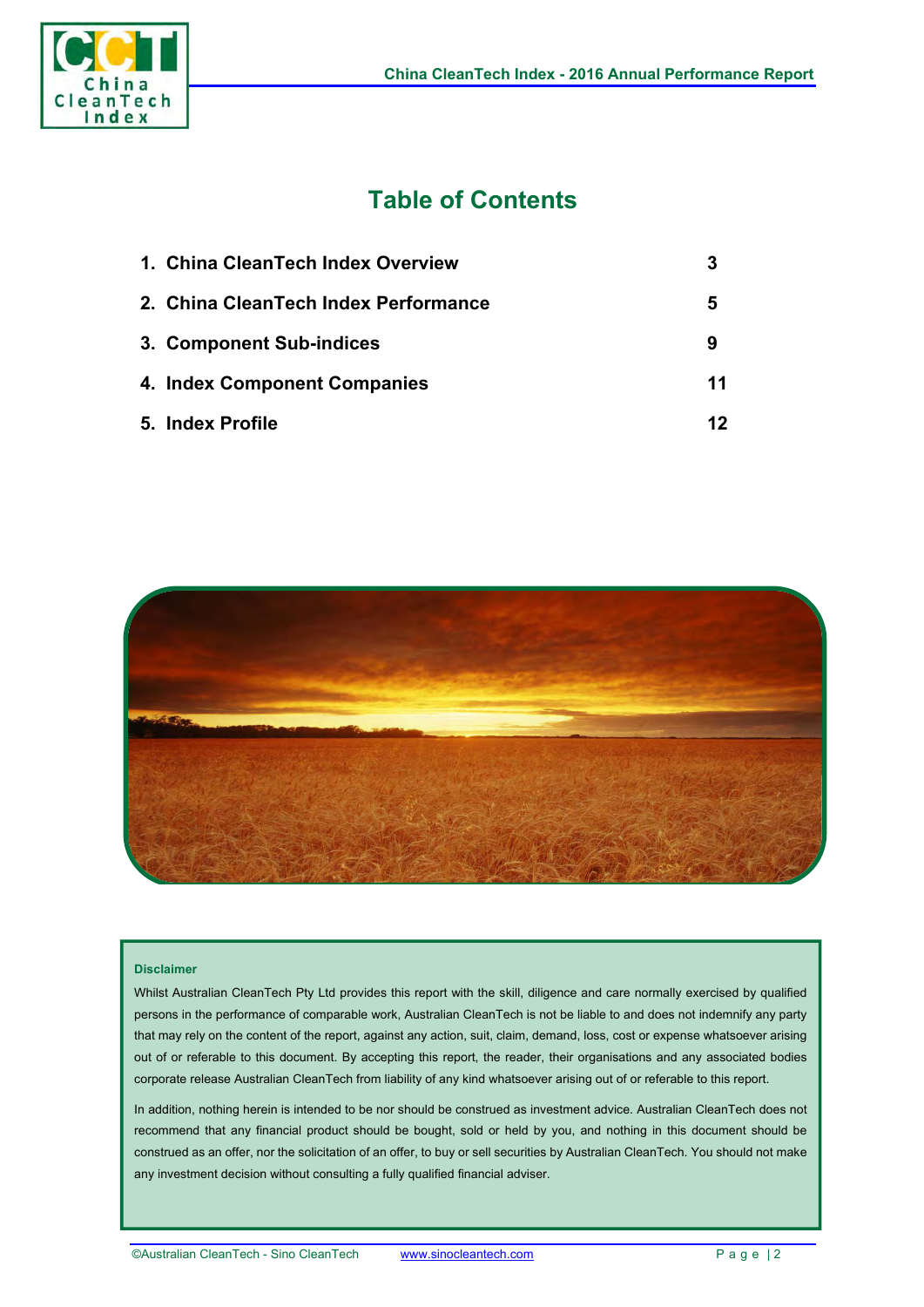

# **1. China CleanTech Index Overview**

The China CleanTech Index provides the definitive measure of the performance of Chinese cleantech companies that are listed on stock exchanges around the world.

The combined investment themes of China and environment provide a compelling case for investment. The sector remains volatile as it matures and reacts to environmental and industry development policy shifts. The quality and scale of the companies included in the sector varies widely and strong research into both subsectors and companies is essential before committing to the sector. However, the cleantech sector in China presents a very strong medium term investment thesis and the China CleanTech Index provides the first level of data to enable informed investment decisions to be made.

The cleantech industry is split into a number of sub-sectors as detailed in the table below. Each of the sub-sectors contains companies that have both environmental and economic benefits.

| <b>Biogas</b>                               | Geothermal - Hot dry rocks and conventional |  |  |
|---------------------------------------------|---------------------------------------------|--|--|
| <b>Biofuels</b>                             | <b>Low Emissions Transport Technologies</b> |  |  |
| <b>Carbon Trading</b>                       | <b>Solar Thermal and Photovoltaics</b>      |  |  |
| <b>Energy Efficiency &amp; Biomaterials</b> | Waste Management & Recycling                |  |  |
| <b>Energy Storage &amp; Fuel Cells</b>      | Water                                       |  |  |
| <b>Environmental Services</b>               | Wave, Tidal & Hydro                         |  |  |
| <b>Green Buildings</b>                      | <b>Wind Generation</b>                      |  |  |

The cleantech sector is fundamentally different to Socially Responsible Investments (SRI) or Environmental, Social and Governance (ESG) performance. SRI and ESG look at incremental improvements in company performance and can be seen as 'operational hygiene' measures that find the 'best in class'. Cleantech focuses on companies whose output positively enhances the communities and ecologies in which they reside. It is about doing 'more good' rather than 'less bad'.

With over 160 companies falling under the coverage of the Index and with a combined market capitalisation of two trillion Renminbi (US\$306 billion), the China CleanTech Index presents for the first time a picture of the Chinese cleantech industry's growth in a single measure.

The Index is weighted by market capitalisation and is benchmarked against the following indices to show its relative performance:

- **Wilder Hill New Energy Global Innovation Index (NEX)** which measures the performance of global clean energy stocks
- **Cleantech Index (CTIUS)** which measures the performance of global cleantech stocks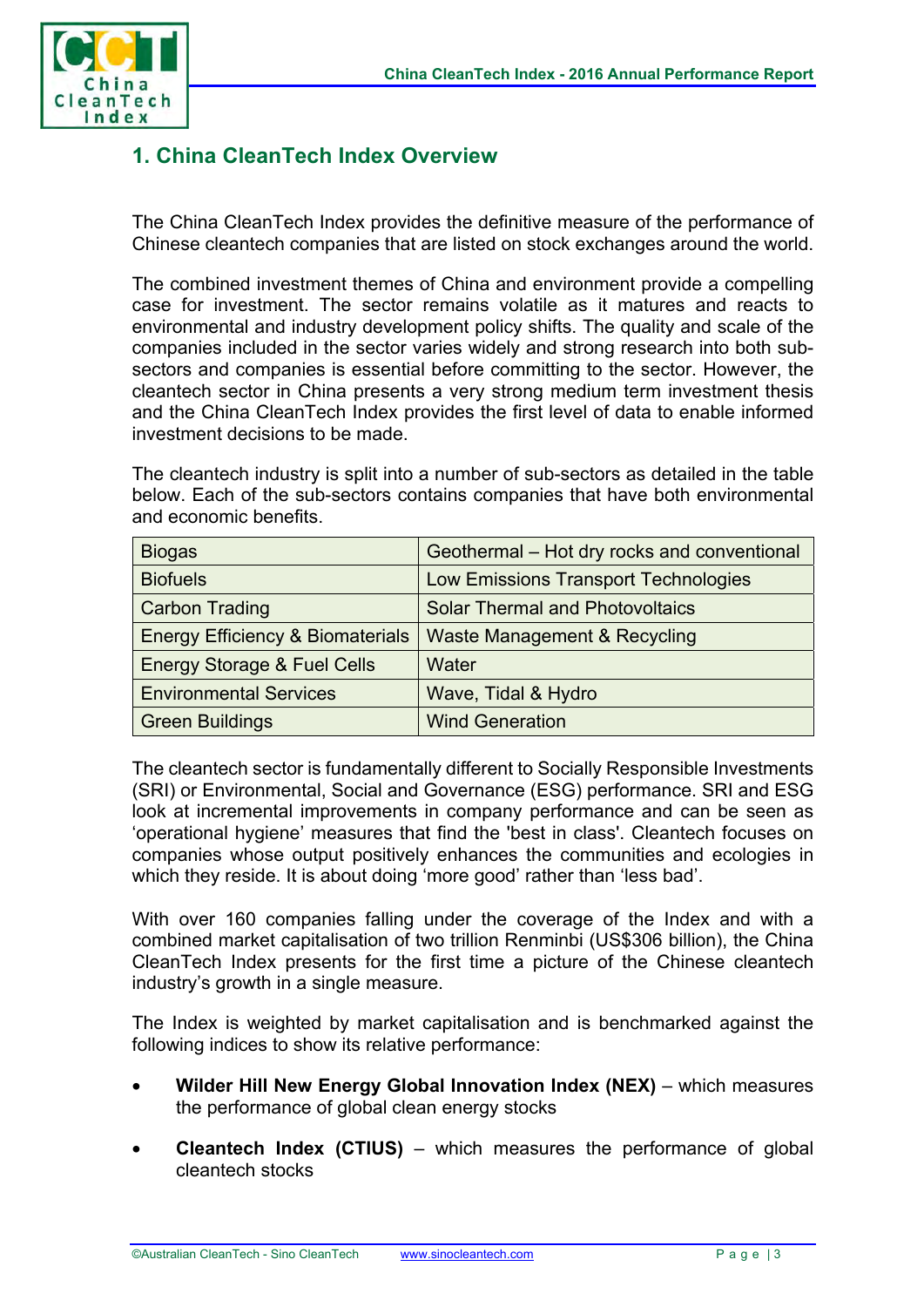

- **China Shanghai Composite Index (SHCOMP)** which measures the performance of stocks listed in Shanghai.
- **MSCI World (MSCI)** which provides a measure of the performance of global stock markets.

The rules for the formulation and management of the Index have been developed with reference to global best practice.

The China Cleantech Index is updated each month and published on the SinoCleantech website at www.sinocleantech.com and on the Australian CleanTech website at www.auscleantech.com.au. It is published internationally in conjunction with Cleantech Investor (www.cleantechinvestor.com) and in China in conjunction with Top Capital (www.topcapital.cn).

Monthly results can be emailed directly to interested parties by subscribing at www.sinocleantech.com.

#### **Differences to the other Low Carbon Indices in China**

There are other stock market indices that track the performance of some of China's cleantech stocks. However, none of these is as comprehensive as the China CleanTech Index for the following reasons:

- All cleantech companies that have headquarters in Mainland China, Hong Kong and Taiwan are included in the China CleanTech Index, which provides much wider coverage than other indices.
- There is no lower limit to market capitalization for inclusion in the China CleanTech Index meaning that all cleantech companies are included. The China CleanTech 20 gives a measure of the performance of the large cap stocks in the sector.
- The China CleanTech Index excludes nuclear, clean coal and natural gas, which are not considered to be 'cleantech'.
- The China CleanTech Index includes biofuels, green buildings, biomaterials, carbon trading, geothermal and environmental services, all of which appear to be missing from other indices.
- The China CleanTech Index is rebalanced quarterly whereas other indices are generally only rebalanced annually.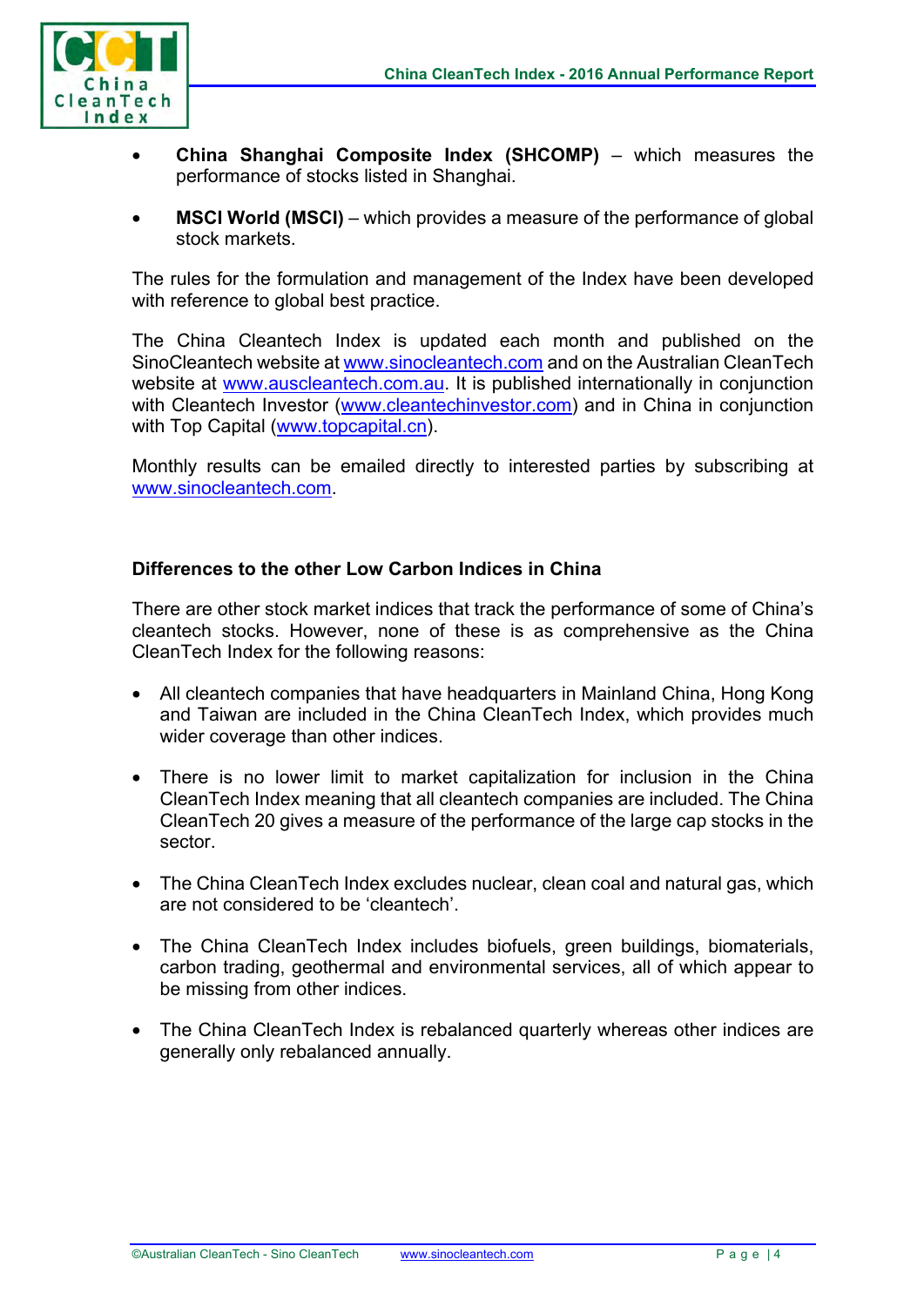

# **2. China CleanTech Index Performance**

The China CleanTech Index underperformed all of its four benchmarks for the month of December 2016 and recorded a loss of 5.2%.

The China CleanTech Index fell from 49.94 to 47.36 over the month of December recording a 5.2% loss. This compared to the NEX gain of 1.8%, the CTIUS gain of 1.7%, the Shanghai Composite loss of 4.5% and the MSCI gain of 2.3%. The China CleanTech 20 recorded a loss of 5.1% over the month.

Over the final quarter of 2016, the China CleanTech Index recorded a loss of 1.4%, underperforming all but one of its benchmark indices. Over the quarter, the NEX lost 5.0%, the CTIUS fell 0.4%, the Shanghai Composite gained 3.3% and the MSCI gained 1.5%.

For the 2016 calendar year, the China CleanTech Index also underperformed all of its benchmarks. For the full year, the China CleanTech Index recorded a loss of 19.1%, compared to the NEX loss of 8.3%, the CTIUS gain of 12.0%, the Shanghai Composite loss of 12.3% and the MSCI gain of 5.3%.

The twelve-month loss is being driven by the China Water Index (-27.6%) and the China Storage Index (-25.9%).

|                                                                          | 2013    | 2014     | 2015     | <b>DEC</b><br>2016 | 4Q16    | 2H16    | 2016     | 3 Years  |
|--------------------------------------------------------------------------|---------|----------|----------|--------------------|---------|---------|----------|----------|
| <b>China CleanTech Index</b><br>(CCTI)                                   | 29.2%   | 18.8%    | 11.1%    | $-5.2%$            | $-1.4%$ | 0.4%    | $-19.1%$ | 6.7%     |
| <b>China CleanTech 20</b><br>(CCT20)                                     | 24.1%   | 18.2%    | $-0.9%$  | $-5.1%$            | 0.9%    | 3.8%    | $-16.2%$ | $-1.8%$  |
| <b>Wilder Hill New Energy</b><br><b>Global Innovation Index</b><br>(NEX) | 53.7%   | $-3.2%$  | $-0.6%$  | 1.8%               | $-5.0%$ | $-0.2%$ | $-8.3%$  | $-11.8%$ |
| <b>Cleantech Index (CTIUS)</b>                                           | 37.0%   | $-8.4\%$ | 1.6%     | 1.7%               | $-0.4%$ | 10.5%   | 12.0%    | 4.2%     |
| <b>China Shanghai</b><br><b>Composite Index</b><br>(SHCOMP)              | $-6.7%$ | 52.8%    | 9.4%     | $-4.5%$            | 3.3%    | 5.9%    | $-12.3%$ | 46.6%    |
| <b>MSCI World</b><br>(MSCI)                                              | 24.1%   | 2.9%     | $-2.7\%$ | 2.3%               | 1.5%    | 5.9%    | 5.3%     | 5.4%     |

The market capitalisation of the 162 stocks in the China CleanTech Index after its rebalance is RMB 1.99 trillion (US\$306 billion). This is close to the all time high of RMB 2.3 trillion set in June 2015 and a long way up from the Index's trough of RMB 604 billion in November 2012.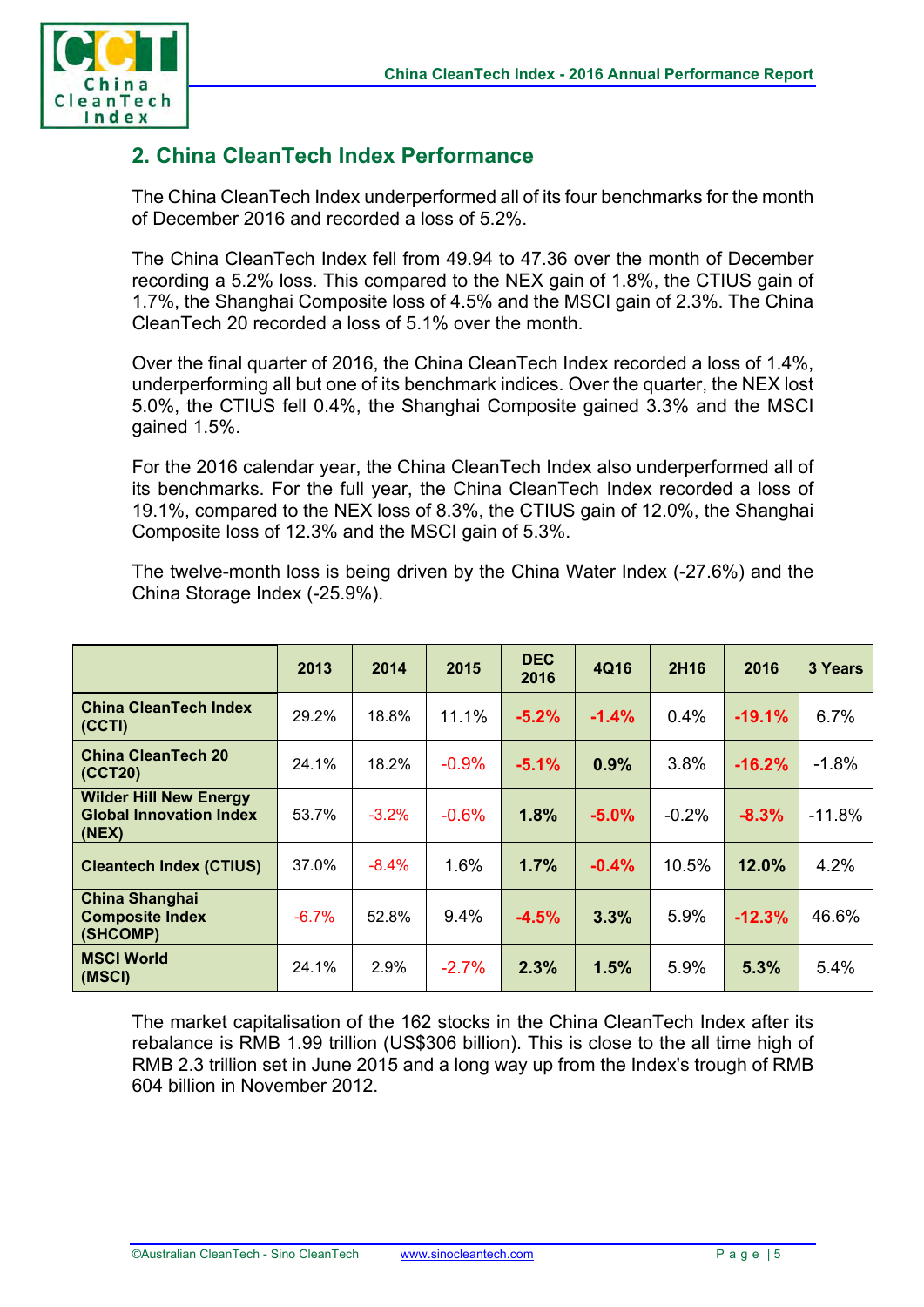

#### **Best and Worst Stocks**

The best and worst performers in terms of share price performance are shown in the table below. Over the month, 13 companies recorded share price losses of more than 15% and 6 companies made gains of more than 15%. Over the quarter, 12 companies recorded share price losses of more than 20% and 5 companies made gains of more than 20%. Over 2016, 15 companies recorded share price losses of more than 60% and 5 companies made gains of more than 60%.

| December 2016                                                                                                                                                                                                                       |                                                                                                                                                                                                                                                                                                                                                                                                                                                                                                                                        |
|-------------------------------------------------------------------------------------------------------------------------------------------------------------------------------------------------------------------------------------|----------------------------------------------------------------------------------------------------------------------------------------------------------------------------------------------------------------------------------------------------------------------------------------------------------------------------------------------------------------------------------------------------------------------------------------------------------------------------------------------------------------------------------------|
| <b>Best Performers</b><br>Share Price Gain > 15%                                                                                                                                                                                    | <b>Worst Performers</b><br><b>Share Price Loss &gt; 15%</b>                                                                                                                                                                                                                                                                                                                                                                                                                                                                            |
| China Clean Energy Inc.<br><b>Guangzhou Zhiguang Electric</b><br>China Solar & Clean Energy Solns., Inc.<br>Henan Xindaxin Materials Co., Ltd.<br><b>Sino-American Silicon Products</b><br>Fujian Mindong Electric Power Limited Co | Guangzhou Hongli Opto Electronic Co Ltd<br>Ledman Optoelectronic Co Ltd<br>Shenzhen AOTO Electronics Co Ltd<br>Xiamen Savings Environmental Co., Ltd.<br>Shunfeng Photovoltaic International<br><b>Yingli Green Energy</b><br>Beijing Easpring Material Technology Co., Ltd.<br>China Sun Group High Tech Co.<br><b>Coslight Technology International Group</b><br><b>CT Environmental Group Ltd</b><br><b>Guangxi Guidong Electric</b><br>Heilongjiang Interchina Water Treatment Co Ltd<br><b>Sinovel Wind Group Company Limited</b> |
| <b>Fourth Quarter 2016</b>                                                                                                                                                                                                          |                                                                                                                                                                                                                                                                                                                                                                                                                                                                                                                                        |
| <b>Best Performers</b><br><b>Share Price Gain &gt; 20%</b>                                                                                                                                                                          | <b>Worst Performers</b><br><b>Share Price Loss &gt; 20%</b>                                                                                                                                                                                                                                                                                                                                                                                                                                                                            |
| China Clean Energy Inc.<br>China Solar & Clean Energy Solns., Inc.<br>Henan Xindaxin Materials Co., Ltd.<br>Fujian Mindong Electric Power Limited Co<br>China Renewable Energy Investment Ltd                                       | Guangzhou Hongli Opto Electronic Co Ltd<br>Hanwha Q Cells (HQCL)<br>ReneSola Ltd. (ADR)<br>Shunfeng Photovoltaic International<br><b>Yingli Green Energy</b><br>Beijing Easpring Material Technology Co., Ltd.<br><b>China BAK Battery</b><br>China Sun Group High Tech Co.<br><b>Coslight Technology International Group</b><br>China Industrial Waste Management Inc<br><b>CT Environmental Group Ltd</b><br><b>Guangxi Guidong Electric</b>                                                                                         |
| Full Year 2016                                                                                                                                                                                                                      |                                                                                                                                                                                                                                                                                                                                                                                                                                                                                                                                        |
| <b>Best Performers</b><br><b>Share Price Gain &gt; 60%</b>                                                                                                                                                                          | <b>Worst Performers</b><br>Share Price Loss > 60%                                                                                                                                                                                                                                                                                                                                                                                                                                                                                      |
| <b>RINO International Corporation</b><br>China Solar & Clean Energy Solns., Inc.<br>China Industrial Waste Management Inc<br>China Recycling Energy Corp.<br>China Power New Energy Development Co., Ltd                            | SmartHeat Inc<br>Bodisen Biotech, Inc.<br>Hunan Yonker Environ Protection Co Ltd<br>Shenzhen Das Intellitech Co., Ltd.<br>Hanwha Q Cells (HQCL)<br>Jiangsu Akcome Solar Science and Technology Co<br>LDK Solar (LDKYQ)<br>ReneSola Ltd. (ADR)<br>Shunfeng Photovoltaic International<br><b>Sungrow Power Supply Co</b><br>China Sun Group High Tech Co.<br>Sichuan Tianqi Lithium Industries, Inc.<br><b>Unilumin Group Co Ltd</b><br>Beijing Originwater Technology Co., Ltd.<br>Sanchuan Wisdom Technology Co Ltd                    |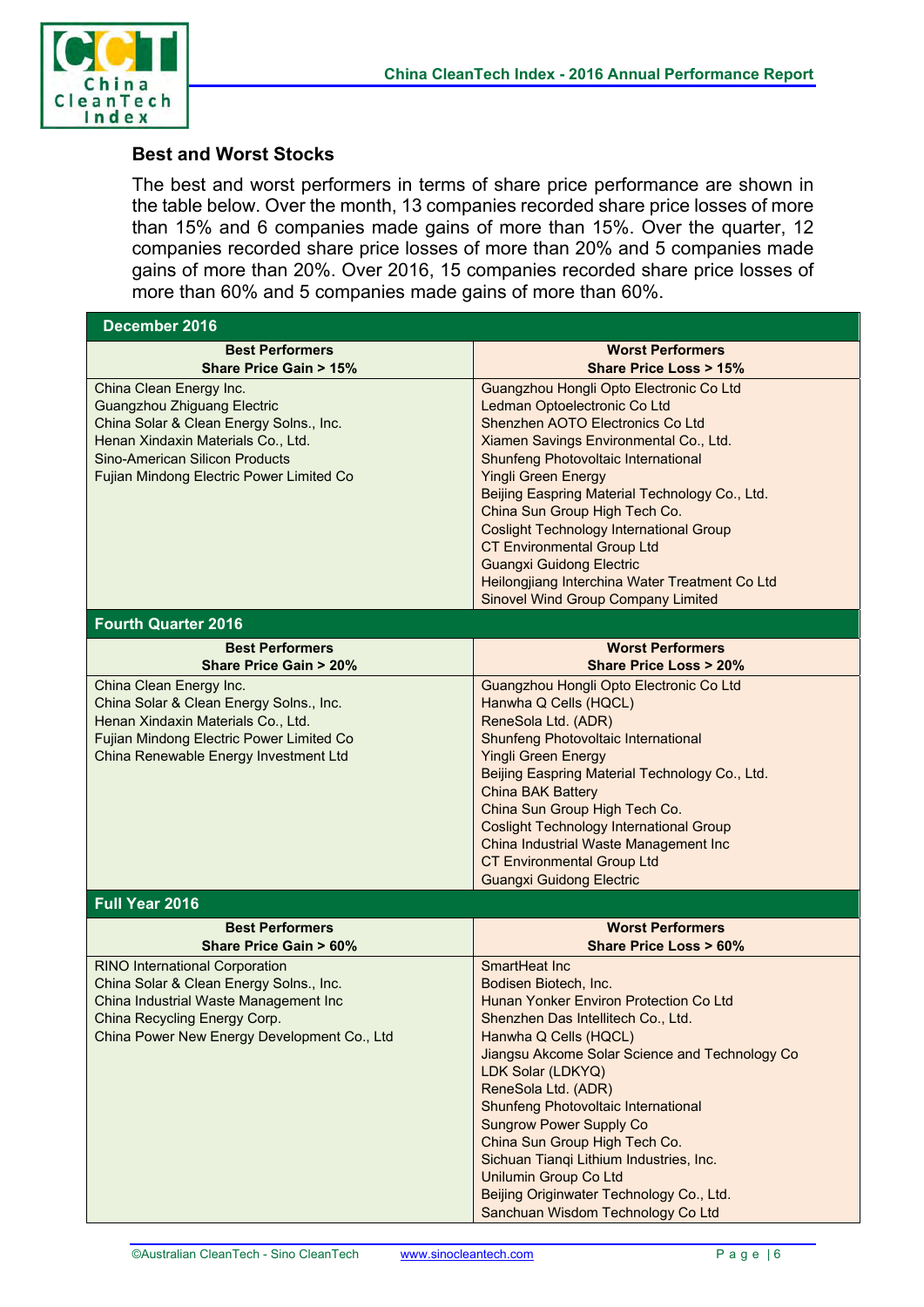



#### **Index Rebalance**

The China CleanTech Index underwent its quarterly rebalancing at the end of December which took account of recent share issues and other corporate activity. Two companies were removed from and two new companies added to the Index after ongoing research into the Chinese cleantech sector.

The removed companies were China Ritar Power Company (OTCMKTS:CRTP) and Novarise Renewable Resources Limited (ASX:NOE) both of which have been suspended from trading for lengthy periods and seem to have no prospect of relisting.

The following new companies added to the Index were both attended and were reviewed at the Zhenjiang Low Carbon Tech Expo in December 2016:

#### **Nanjing Xinlian Electronics Co Ltd (SHE:002546)**

Nanjing Xinlian Electronics Co., Ltd. is a China-based company principally engaged in the research, development, manufacture, distribution and services of software and hardware of power consuming information collection systems. The Company provides series products and solutions for electric power industry, including main station software, 230M wireless network, terminal equipment and electric power measuring equipment. The Company's products portfolio consists of main station systems, terminals for 230M specialty network, public network terminals, collectors, instruments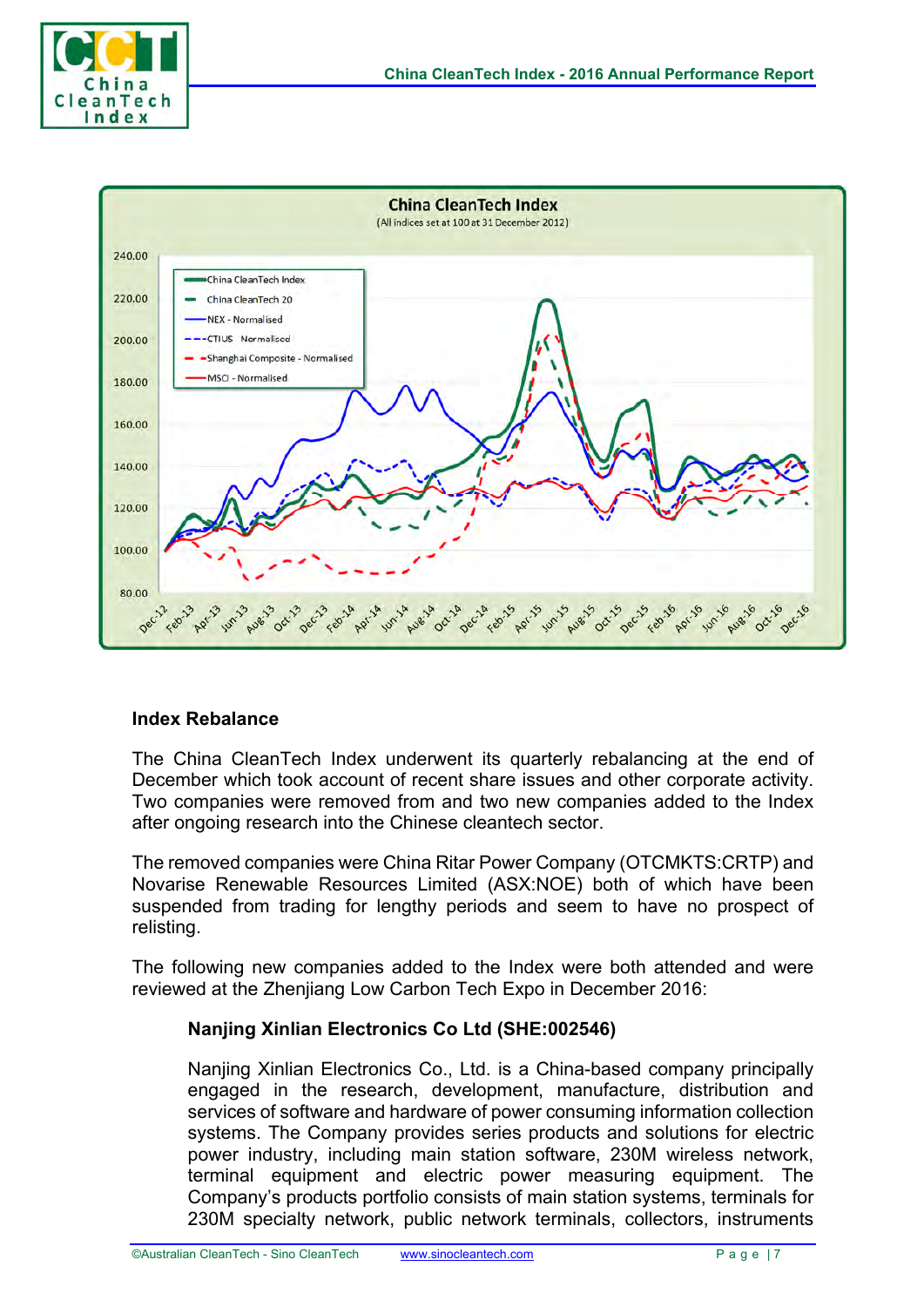

and equipment, as well as carrier communication testing equipment, among others. It distributes its products primarily in domestic market. The Company will also be added to the China Efficiency Index.

#### **Guangzhou Devotion Thermal Tech Co Ltd (SHE:300335)**

Guangzhou Devotion Thermal Technology Co Ltd is principally engaged in the provision of energy solutions by using biomass fuels, natural gas, clean coal and other new clean energy. The Company mainly provides fuels, including biomass molding fuels (BMFs), bio-oil fuels (BOFs) and biomass gas fuels (BGFs), as well as thermal power. The Company mainly provides services for paper making, steel, construction materials, textile, pharmaceutical chemical, food, beverage and other industries.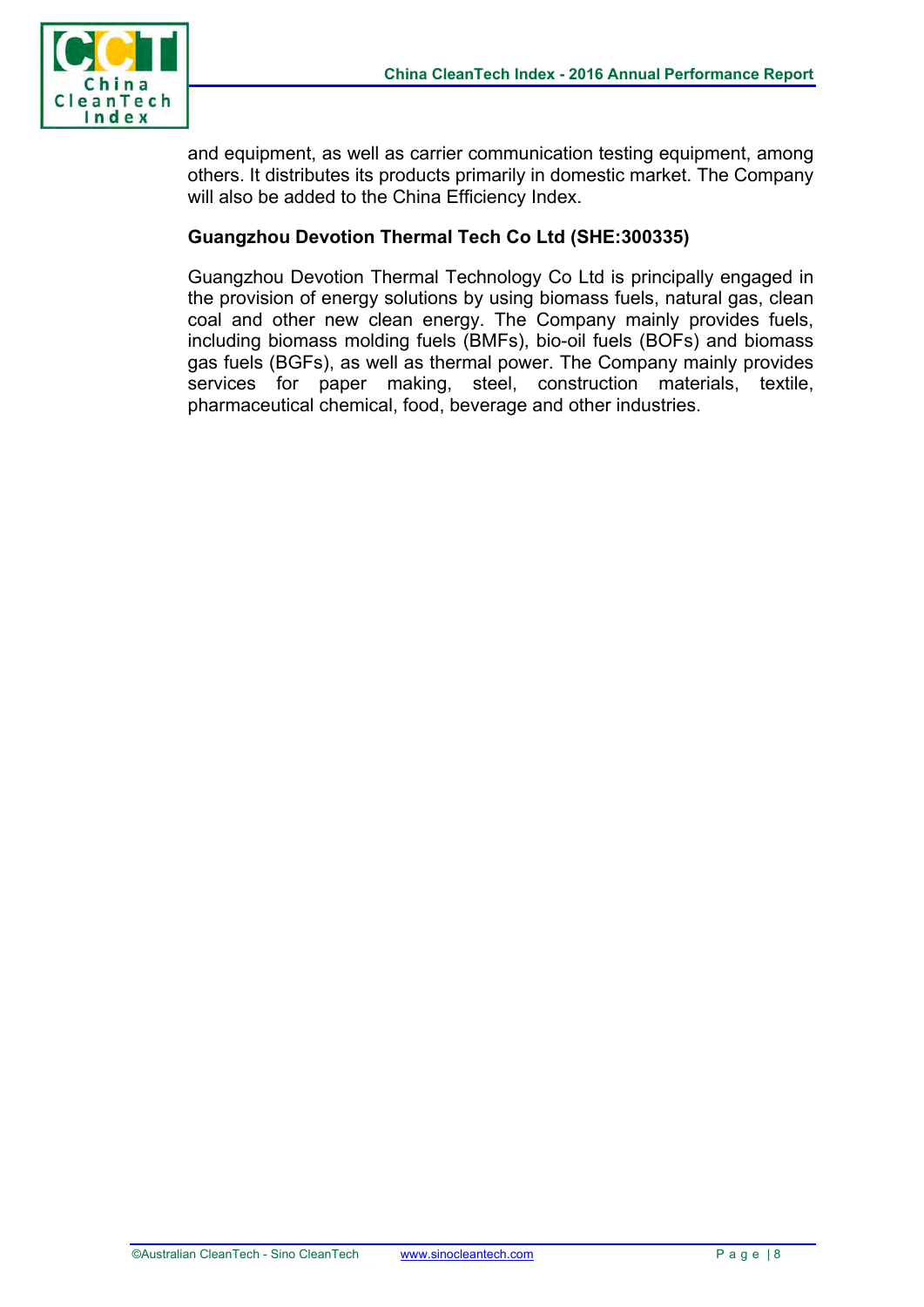

# **3. Component Sub-Indices**

To provide an analysis of the China CleanTech Index, eight sub-indices have been developed. The performance of each of these sub-indices over the last five years and the current quarter are shown in the table and charts below.

|                                | 2012     | 2013     | 2014     | 2015     | <b>4Q16</b> | 2016     |
|--------------------------------|----------|----------|----------|----------|-------------|----------|
| <b>China Efficiency Index</b>  | $-30.9%$ | 23.5%    | 22.6%    | 47.1%    | $-3.7%$     | $-24.3%$ |
| <b>China Environment Index</b> | $-21.8%$ | 37.7%    | 9.3%     | 18.7%    | 0.5%        | $-19.1%$ |
| China Solar Index              | $-36.2%$ | 76.9%    | $-9.0%$  | $-7.0\%$ | $-1.6%$     | $-18.4%$ |
| <b>China Storage Index</b>     | 11.7%    | $32.2\%$ | $-17.2%$ | 117.5%   | $-8.8%$     | $-25.9%$ |
| China Waste Index              | $-12.5%$ | 32.5%    | $-13.2%$ | $-1.8%$  | 0.1%        | $-8.1%$  |
| China Water Index              | $-8.0%$  | 37.6%    | 28.7%    | $-0.2%$  | $-1.9%$     | $-27.6%$ |
| China Hydro Index              | 1.1%     | $-9.9%$  | 78.9%    | 15.2%    | 1.7%        | $-9.3%$  |
| China Wind Index               | $-32.5%$ | 48.5%    | $-0.3%$  | 14.9%    | 2.5%        | $-16.4%$ |

#### **China CleanTech Sub-Indices**

Four of the eight sub-indices recorded gains for the quarter. The best results were the 2.5% gain for the China Wind Index and the 1.7% gain for the China Hydro Index. The worst results were recorded by the 8.8% loss from the China Storage Index and 3.7% loss from the China Efficiency Index.

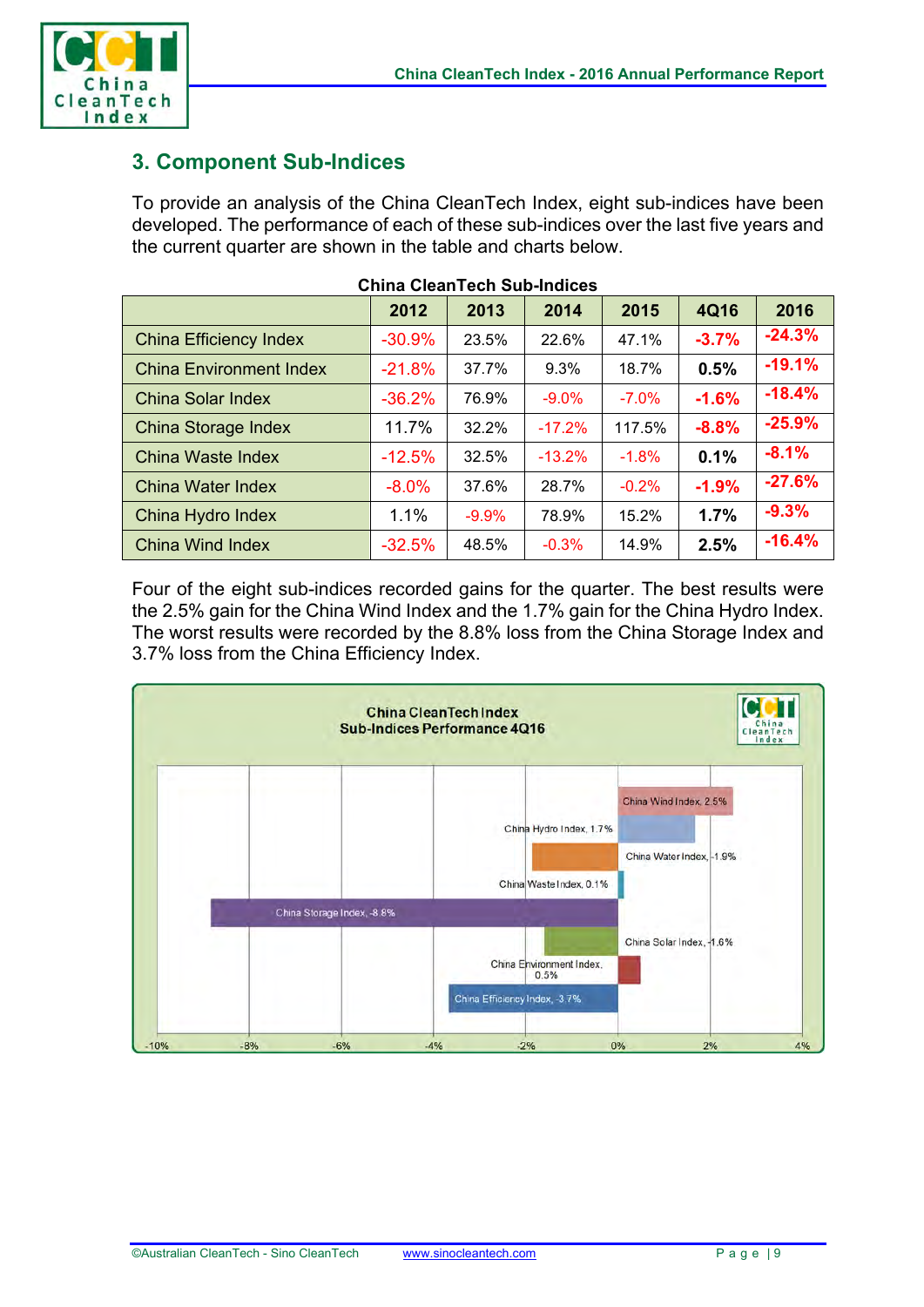

Over 2016, all of the sub-indices recorded losses. The best results were the 8.1% loss for the China Waste Index and the 9.3% loss for the China Hydro Index. The worst results were recorded by the 27.6% loss from the China Water Index and 25.9% loss from the China Storage Index.



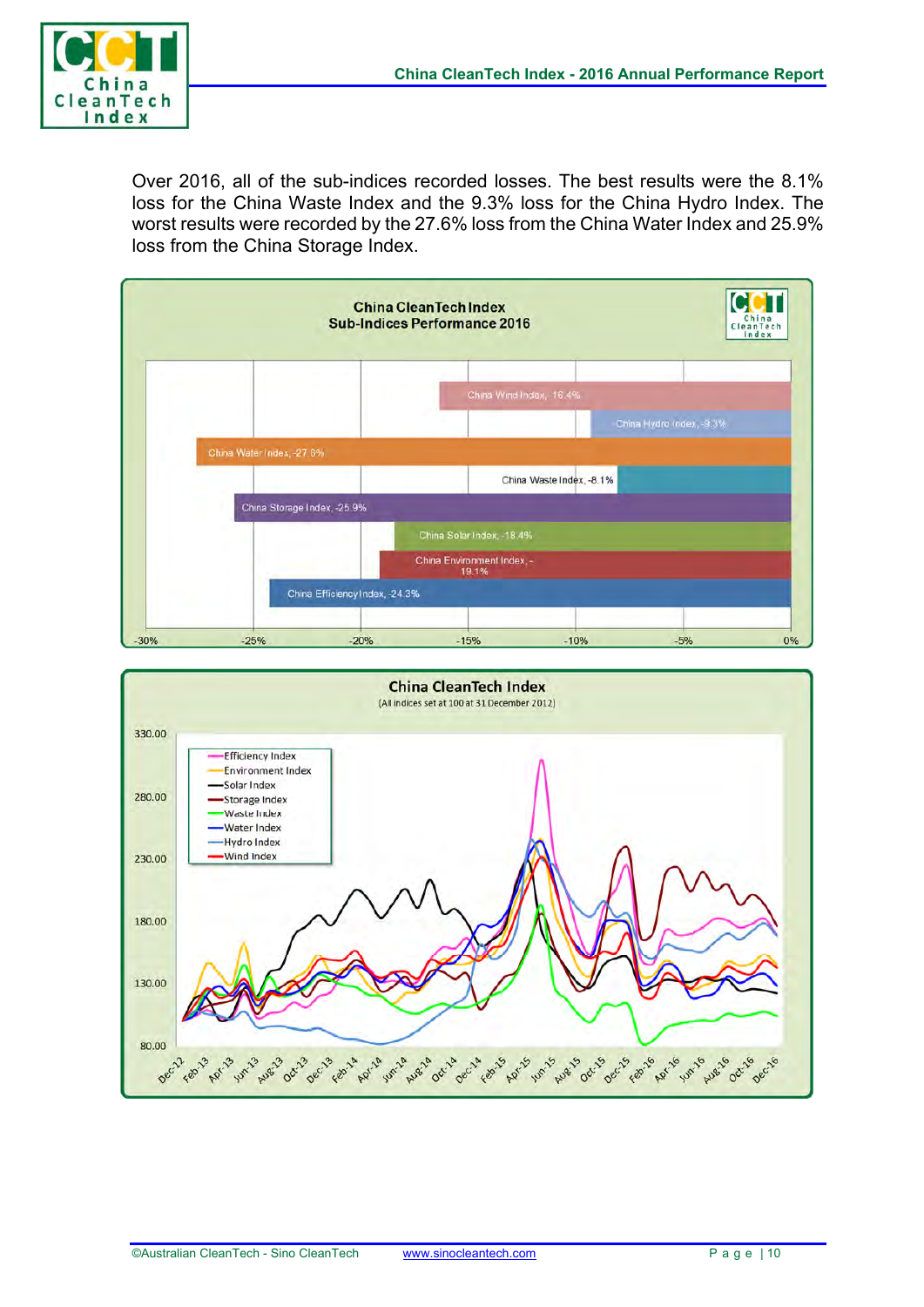

# **4. Index Component Companies**

The 20 largest Index constituents by market capitalisation on 31 December 2016 are provided in the table below. These stocks will be the constituents of the China CleanTech 20 until the Index rebalance on 31 March 2017.

In the China CleanTech 20, the greatest sub-sector representations are Water with six companies followed by Wind with three companies.

New entrants to this list at this rebalance are Shenwu Environmental Technology, Jaingxi Ganfeng Lithium and Beijing Capital. These have taken the place of Wuhan Linuo Solar Energy Group, Chengdu Xingrong Investment and Beijing New Building Materials.

|                  | <b>Company</b>                                                 | <b>Sector</b>                                                   | <b>Exchange</b>             | Code      |
|------------------|----------------------------------------------------------------|-----------------------------------------------------------------|-----------------------------|-----------|
| $\mathbf{1}$     | <b>China Yangtze Power</b>                                     | <b>HYDRO</b>                                                    | Shanghai (SH)               | 600900.SS |
| $\overline{2}$   | <b>Hanergy Thin Film Power Group</b>                           | <b>SOLAR</b>                                                    | <b>HKSE</b>                 | 0566.HK   |
| $\mathbf{3}$     | Power Construction Corporation of China,                       | <b>HYDRO</b>                                                    | Shanghai (SH)               | 601669.SS |
| $\overline{4}$   | Beijing SJ Environmental Protection and New<br><b>Material</b> | <b>ENVIRONMENTAL</b><br><b>SERVICES</b>                         | Shenzhen SX<br>(SHE)        | 300072.SZ |
| 5                | <b>Beijing Originwater Technology</b>                          | <b>WATER</b>                                                    | Shenzhen SX<br>(SHE)        | 300070.SZ |
| 6                | Xinjiang Goldwind Science & Technology                         | <b>WIND</b>                                                     | Shenzhen SX<br>(SHE)        | 002202.SZ |
| $\overline{7}$   | China Longyuan Power Group                                     | <b>WIND</b>                                                     | <b>HKSE</b>                 | 0916.HK   |
| $\bf 8$          | <b>Tsinghua Tongfang</b>                                       | <b>ENERGY</b><br><b>EFFICIENCY &amp;</b><br><b>BIOMATERIALS</b> | Shanghai (SH)               | 600100.SS |
| $\boldsymbol{9}$ | <b>Beijing Enterprises Water Group</b>                         | <b>WATER</b>                                                    | <b>HKSE</b>                 | 0371.HK   |
| 10               | <b>Chongqing Water Group</b>                                   | <b>WATER</b>                                                    | Shanghai (SH)               | 601158.SS |
| 11               | <b>China Everbright International</b>                          | <b>WATER</b>                                                    | <b>HKSE</b>                 | 0257.HK   |
| 12               | Sichuan Tiangi Lithium Industries                              | <b>STORAGE &amp; FUEL</b><br><b>CELLS</b>                       | Shenzhen SX<br>(SHE)        | 002466.SZ |
| 13               | <b>Sound Environmental Resources</b>                           | <b>WASTE</b>                                                    | Shenzhen SX<br>(SHE)        | 000826.SZ |
| 14               | <b>GCL System Integration Technology</b>                       | <b>SOLAR</b>                                                    | Shenzhen SX<br>(SHE)        | 002506.SZ |
| 15               | <b>Shenwu Environmental Technology</b>                         | <b>ENERGY</b><br><b>EFFICIENCY &amp;</b><br><b>BIOMATERIALS</b> | <b>Shenzhen SX</b><br>(SHE) | 300156.SZ |
| 16               | <b>Huaneng Renewables</b>                                      | <b>WIND</b>                                                     | <b>HKSE</b>                 | 0958.HK   |
| 17               | Guangdong Golden Dragon Development                            | <b>WATER</b>                                                    | Shenzhen SX<br>(SHE)        | 000712.SZ |
| 18               | Jiangxi Ganfeng Lithium                                        | <b>STORAGE &amp; FUEL</b><br><b>CELLS</b>                       | Shenzhen SX<br>(SHE)        | 002460.SZ |
| 19               | <b>Beijing Capital</b>                                         | <b>WATER</b>                                                    | Shanghai (SH)               | 600008.SS |
| 20               | <b>Beijing SPC Environment Protection Tech</b>                 | <b>ENVIRONMENTAL</b><br><b>SERVICES</b>                         | <b>Shenzhen SX</b><br>(SHE) | 002573.SZ |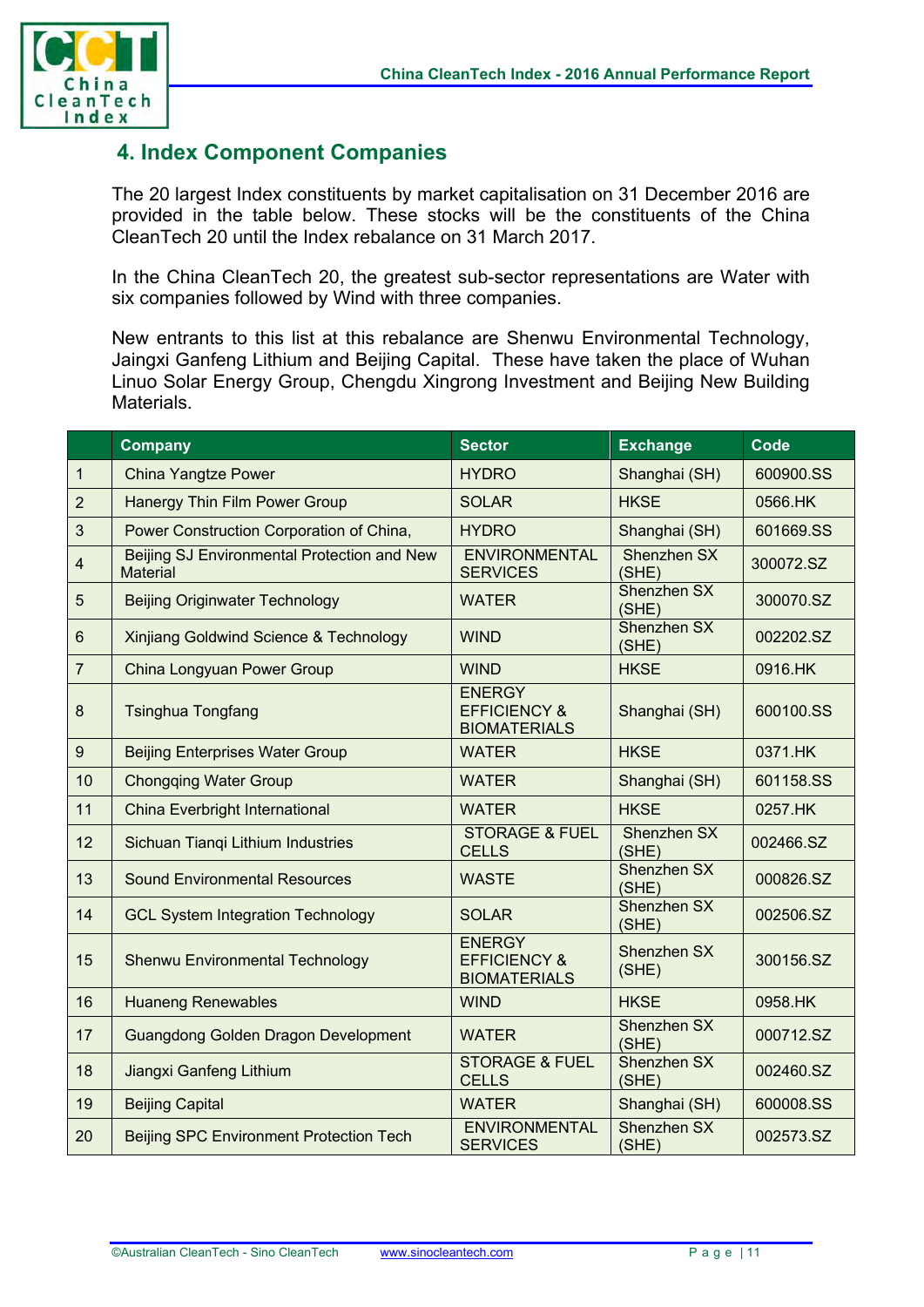

### **5. Index Profile**

The profile of the constituent companies that comprise the China CleanTech Index provides some context for its performance. The 162 constituent companies are listed on ten different exchanges, although 78% of them are listed on the exchanges in Shanghai, Shenzhen and Hong Kong. There are a further 17% listed on exchanges in North America.

When considering the total market capitalisation on each exchange, the figures show an increased focus on the Chinese exchanges. With only 22% of the companies, the Shanghai Exchange holds 37% of the Index's total market capitalisation. Combined with Shenzhen and Hong Kong, these three exchanges hold 98% of the total market capitalisation.

| <b>Listing Market</b>    | <b>Number of</b><br><b>Companies</b> | <b>Market Capitalisation</b><br>(RMB million)<br>December 2016 |
|--------------------------|--------------------------------------|----------------------------------------------------------------|
| <b>NASDAQ</b>            | 13                                   | ¥ 13,415                                                       |
| <b>Taiwan SX</b>         | 5                                    | ¥12,316                                                        |
| <b>NYSE</b>              | 8                                    | ¥10,854                                                        |
| <b>HKSE</b>              | 26                                   | ¥392,789                                                       |
| <b>Shenzhen SX (SHE)</b> | 66                                   | ¥811,522                                                       |
| Shanghai (SH)            | 35                                   | ¥745,959                                                       |
| <b>Toronto SX</b>        |                                      | 429                                                            |
| <b>OTC</b>               | 5                                    | 47                                                             |
| <b>Singapore SX (SI)</b> | $\overline{2}$                       | $¥$ 813                                                        |
| <b>LON</b>               | 1                                    | $*0.3$                                                         |
| <b>TOTAL</b>             | 162                                  | ¥1,987,704                                                     |

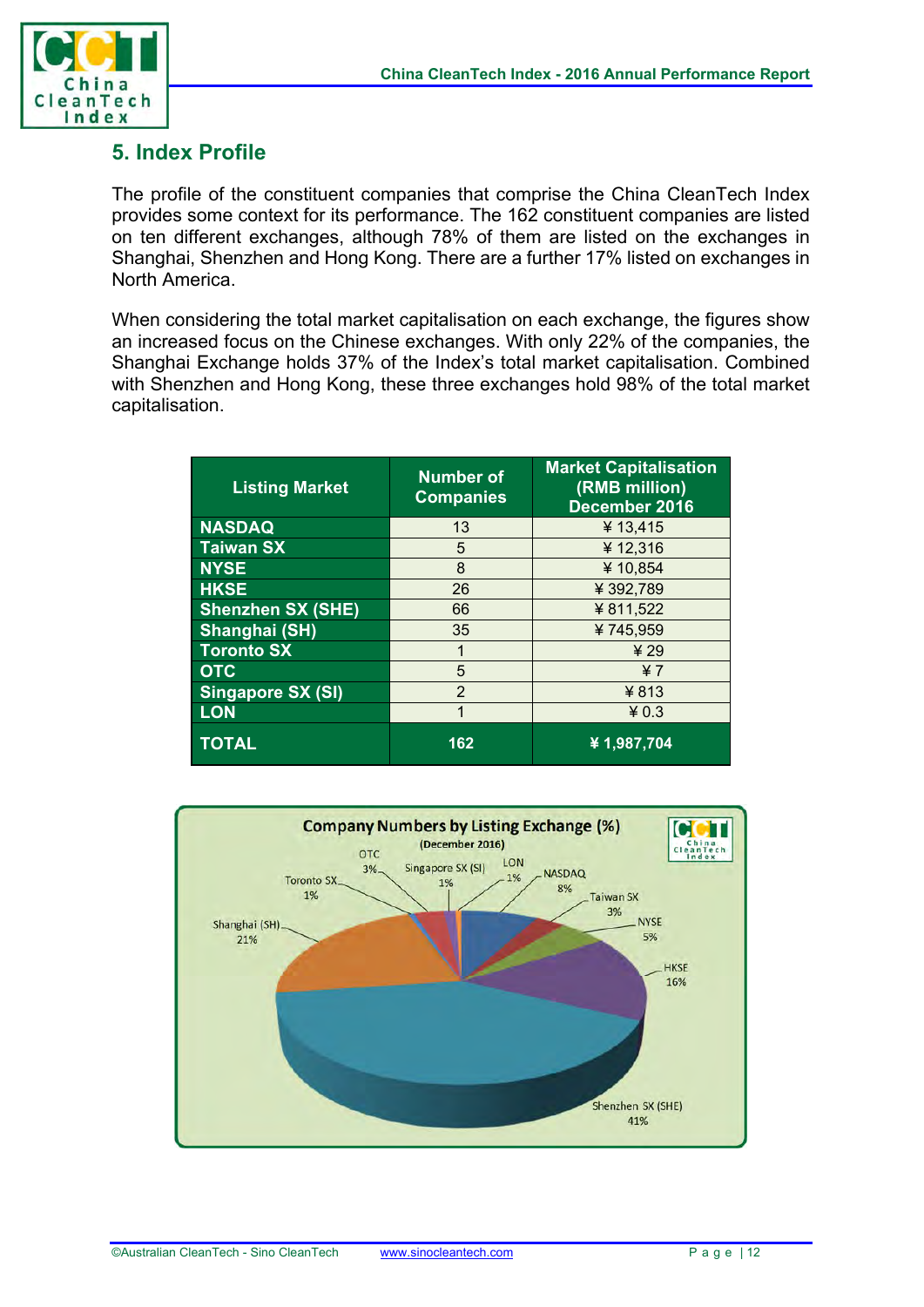



When considering the various sub-sectors present in the China CleanTech Index, the company numbers are led by Solar (23.5%) followed by Water (17.3%) and Energy Efficiency (13.0%).

| <b>Sector</b>                                         | <b>Number of</b><br><b>Companies</b> | <b>Market Capitalisation</b><br>(RMB million)<br>December 2016 |
|-------------------------------------------------------|--------------------------------------|----------------------------------------------------------------|
| <b>SOLAR</b>                                          | 38                                   | ¥ 353,615                                                      |
| <b>WATER</b>                                          | 28                                   | ¥ 384,553                                                      |
| <b>ENERGY EFFICIENCY &amp;</b><br><b>BIOMATERIALS</b> | 21                                   | ¥180,407                                                       |
| <b>STORAGE &amp; FUEL CELLS</b>                       | 16                                   | ¥148,081                                                       |
| <b>WIND</b>                                           | 16                                   | ¥189,336                                                       |
| <b>ENVIRONMENTAL SERVICES</b>                         | 14                                   | ¥139,442                                                       |
| <b>HYDRO</b>                                          | 11                                   | ¥435,450                                                       |
| <b>WASTE</b>                                          | 10                                   | ¥83,000                                                        |
| <b>GREEN BUILDINGS</b>                                | $\overline{4}$                       | ¥42,770                                                        |
| <b>BIOFUEL</b>                                        | $\mathcal{P}$                        | ¥12,963                                                        |
| <b>BIOGAS</b>                                         | $\overline{2}$                       | ¥18,086                                                        |
| <b>TOTAL</b>                                          | 162                                  | ¥1,987,704                                                     |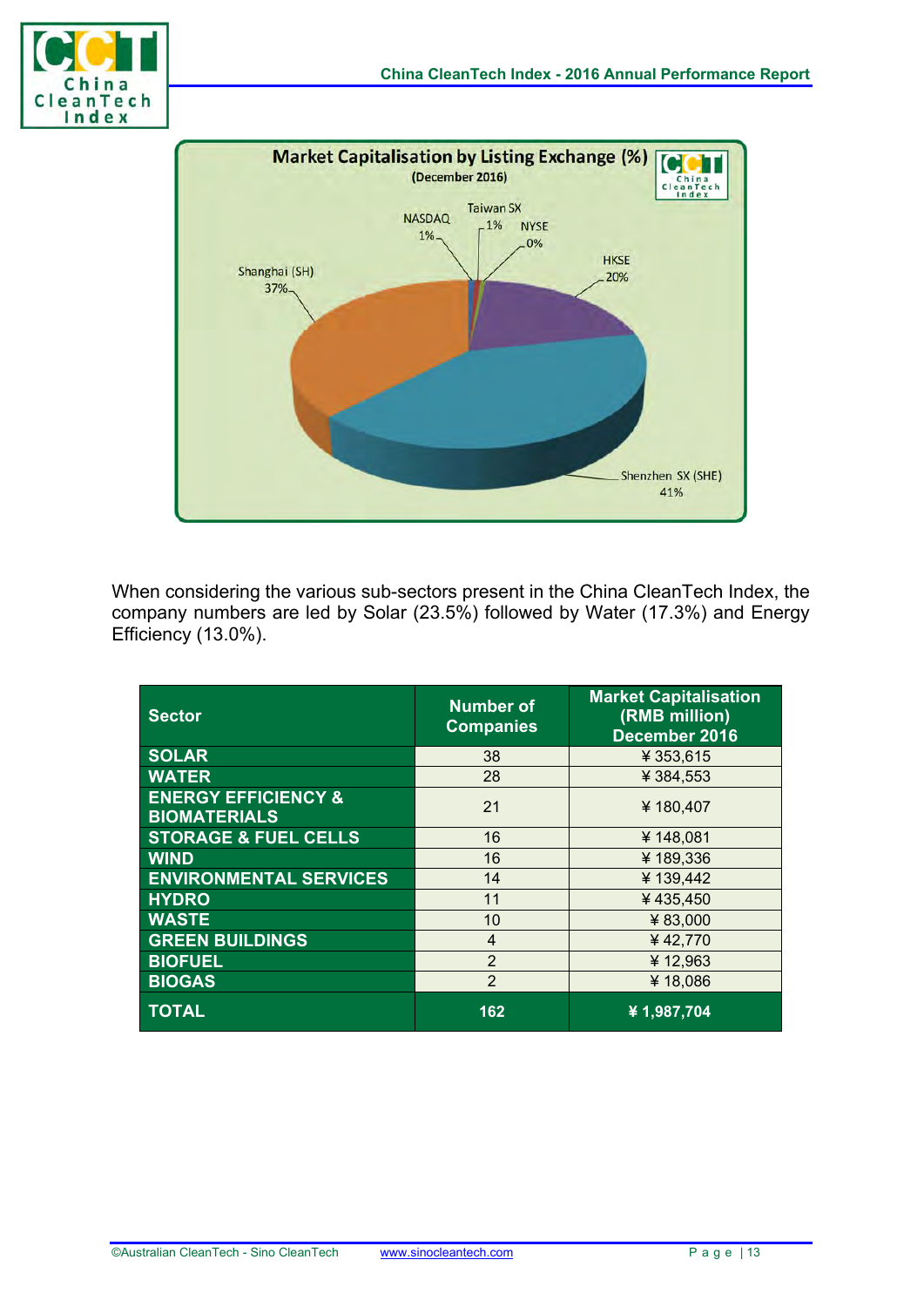



The market capitalisation of the sub-sectors shows that Hydro (21.9%), Water (19.3%) and Solar (17.8%) and are the largest groups. The performance of these larger subsectors therefore impacts the overall Index performance to a greater extent than the smaller sub-sectors.